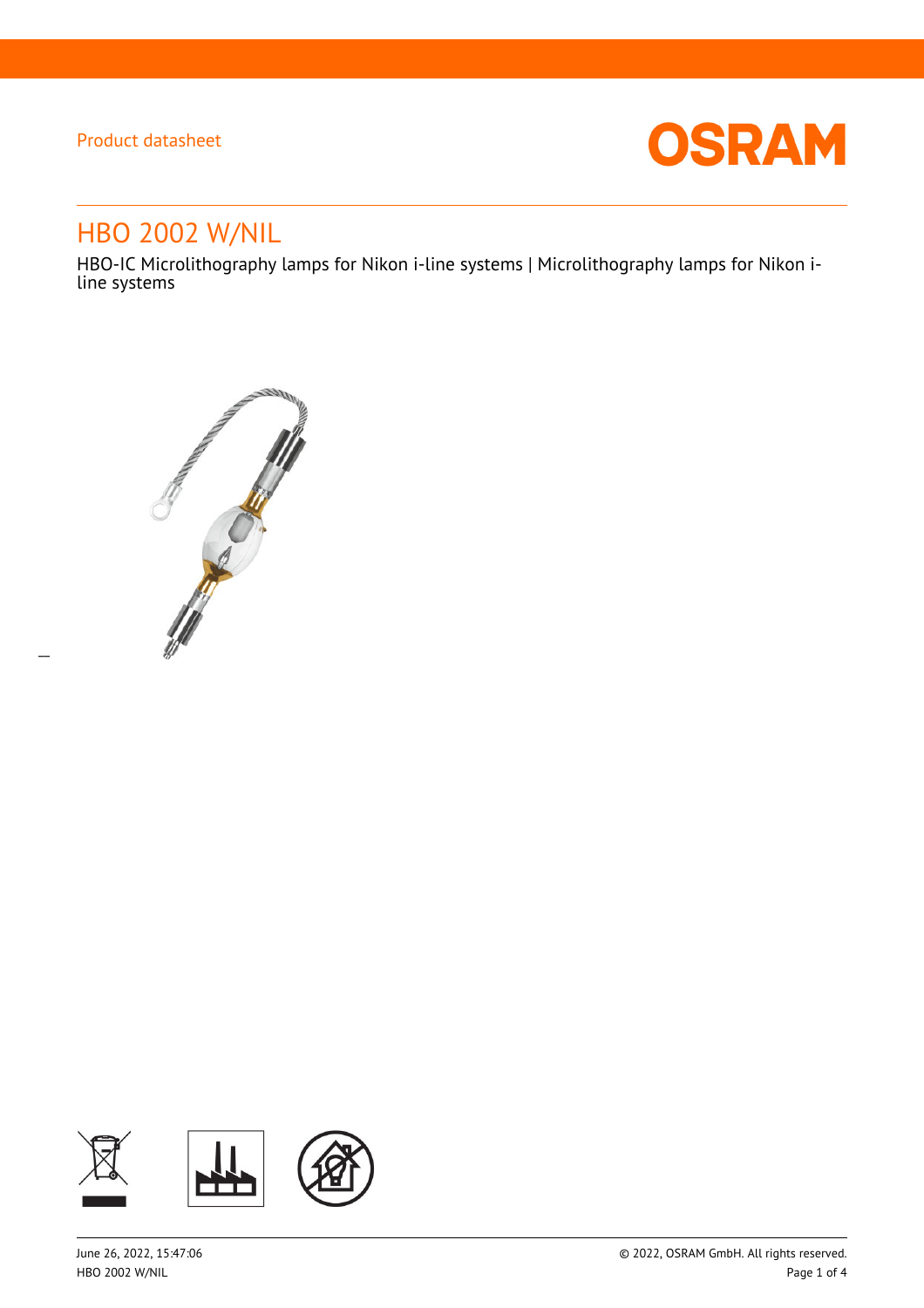### Technical data

### **Electrical data**

| Nominal voltage        | 26.0 V    |
|------------------------|-----------|
| <b>Nominal current</b> | 67 A      |
| Type of current        | DC.       |
| Rated wattage          | 1750.00 W |
| <b>Nominal wattage</b> | 2000.00 W |

## **Dimensions & weight**



| <b>Diameter</b>                             | 999.0 mm           |
|---------------------------------------------|--------------------|
| Length                                      | 232.0 mm           |
| <b>Mounting length</b>                      | 254.0 mm           |
| Length with base excl. base pins/connection | 232.00 mm          |
| Light center length (LCL)                   | $107.75$ mm $^{1}$ |
| Electrode gap cold                          | 4.5 mm             |

1) Distance from end of base to tip of anode or cathode (cold)

### **Capabilities**

| <b>Burning position</b> | .Jther |
|-------------------------|--------|

1) Anode on top

### **Environmental information**

| Information according Art. 33 of EU Regulation (EC) 1907/2006 (REACh) |                               |  |  |
|-----------------------------------------------------------------------|-------------------------------|--|--|
| Date of Declaration                                                   | 01-04-2022                    |  |  |
| <b>Primary Article Identifier</b>                                     | 4050300772714   4050300772721 |  |  |
| Candidate List Substance 1                                            | Lead                          |  |  |
| CAS No. of substance 1                                                | 7439-92-1                     |  |  |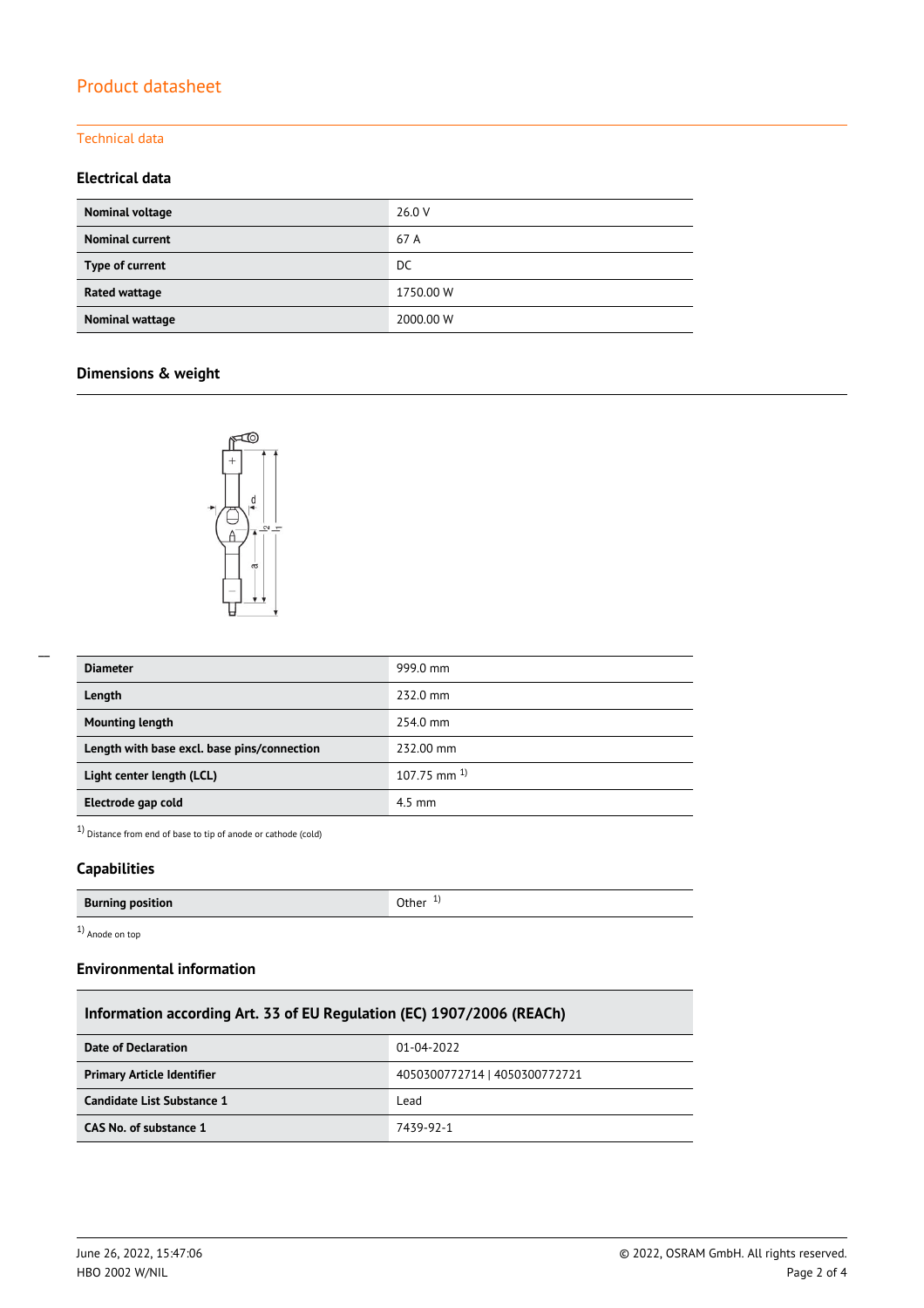| <b>Safe Use Instruction</b>      | The identification of the Candidate List substance is<br>sufficient to allow safe use of the article. |  |
|----------------------------------|-------------------------------------------------------------------------------------------------------|--|
| Declaration No. in SCIP database | D33A557F-F498-403D-81A3-7361AB714E29  <br>dafe614e-50f7-4bbb-a24f-2dddcc546c20                        |  |